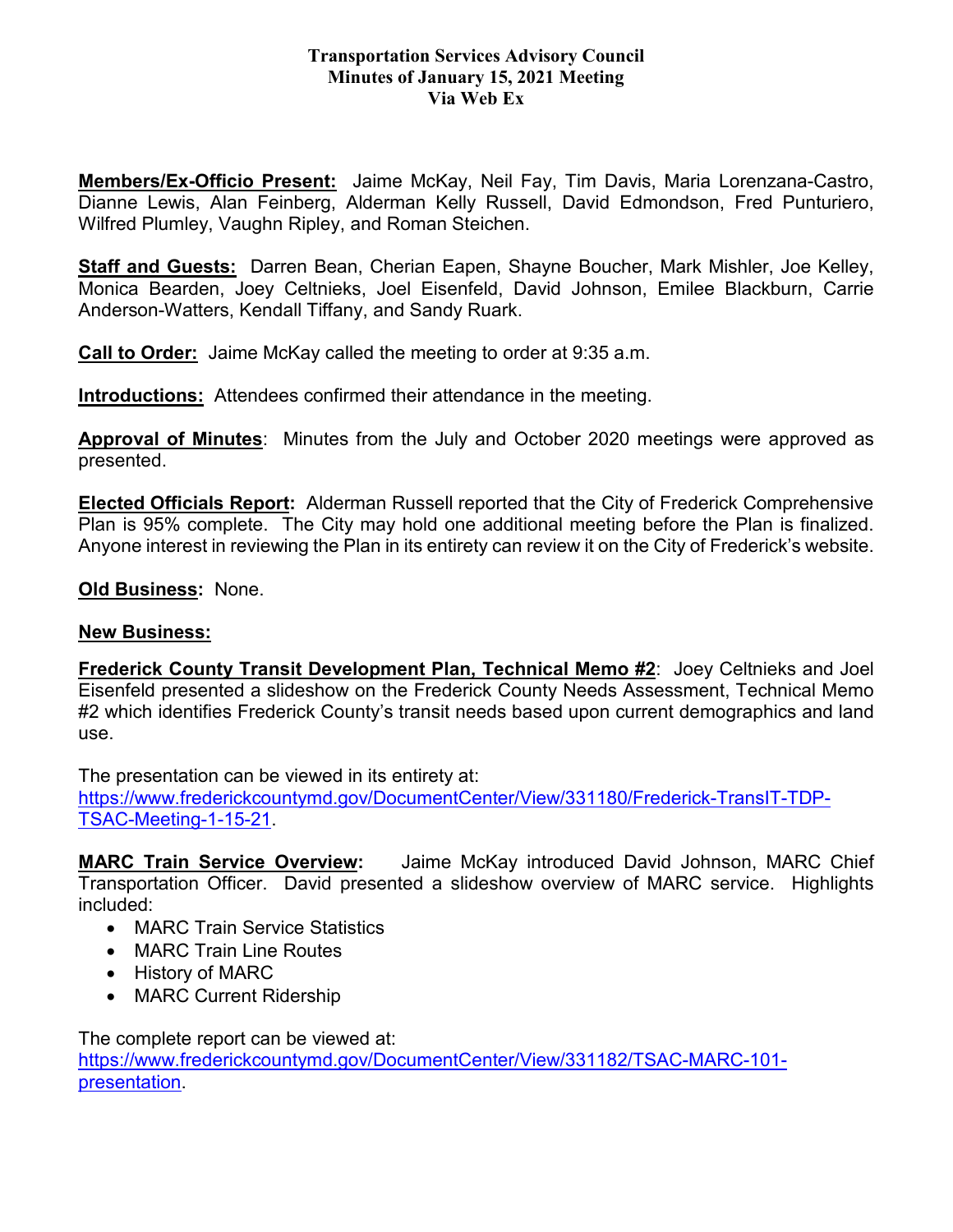**Bus Stop ADA Improvements Funding:** Joe Kelly conducted a slideshow presentation on the TransIT Bus Stop Study. The study was conducted by Sabra and Associates for the Frederick County Planning and Permitting Division. The study looked at every bus stop on TransIT's Connector routes. The shuttle routes were not reviewed but will be included in a separate report. Highlights included:

- Ranking System of Each Bus Stop
- Ridership Data
- Needed Improvements Based on Scoring System

The Division of Planning and Permitting will be working with County and City of Frederick DPW Divisions to coordinate and prioritize needed improvements. Additionally, they will also work with TransIT and County GIS to analyze data to provide riders with related information to familiarize them with existing bus stop conditions. Funding for the study was provided through the MDOT/MTA Statewide Transit Innovation Grant.

The report can be reviewed in its entirety at:

[https://www.frederickcountymd.gov/DocumentCenter/View/331181/TransIT-Bus-Stop-Study.](https://www.frederickcountymd.gov/DocumentCenter/View/331181/TransIT-Bus-Stop-Study)

## **Planning Commission Update:** Carol Sepe not present; no report.

**Maryland Transit Administration (MTA) Update:** Jaime McKay provided updates on several MTA items:

- Statewide Transit Plan The public is invited to view additional documents on the website. The public survey summary is now also available on the website and all can be viewed at [Statewide Transit Plan | Maryland Transit Administration.](https://www.mta.maryland.gov/statewide-plan)
- The Kim Lamphier Bikeway Network Program grant cycle has begun.
- There are also other opportunities to consider applying for through the grant cycle, including the Transportation Alternatives Program which is run by MDOT State Highway Administration. Additionally, there are also Maryland Highway Safety Office (MHSO) projects which will be issued earlier and are due by March 12, 2021. The MHSO grants are designated for law enforcement and general highway safety activities.

**SHA Update:** Darren Bean provided an update on a couple major Frederick County projects:

- MD 85 Phase I Median work is continuing on I-270 as well as water and storm drain work on MD 85. Utility work is also continuing. Work recently began on traffic signal installation on MD 85 as well as lighting and new signage at MD 85 and I-270.
- US 15 Mt. Zion Park & Ride The project's Notice to Proceed continues to be delayed.

**FCPS Update**: Fred Punturiero reported that FCPS is continuing to provide transportation service to small groups, i.e., special needs, non-public school students, and those students without internet access. FCPS Transportation is awaiting the Superintendent of Schools' decision on when hybrid learning will begin, either on February 16 or March 1 based on existing metrics. Fred said they are working closely with schools to prepare for transporting students when a decision is made on the date hybrid learning will begin.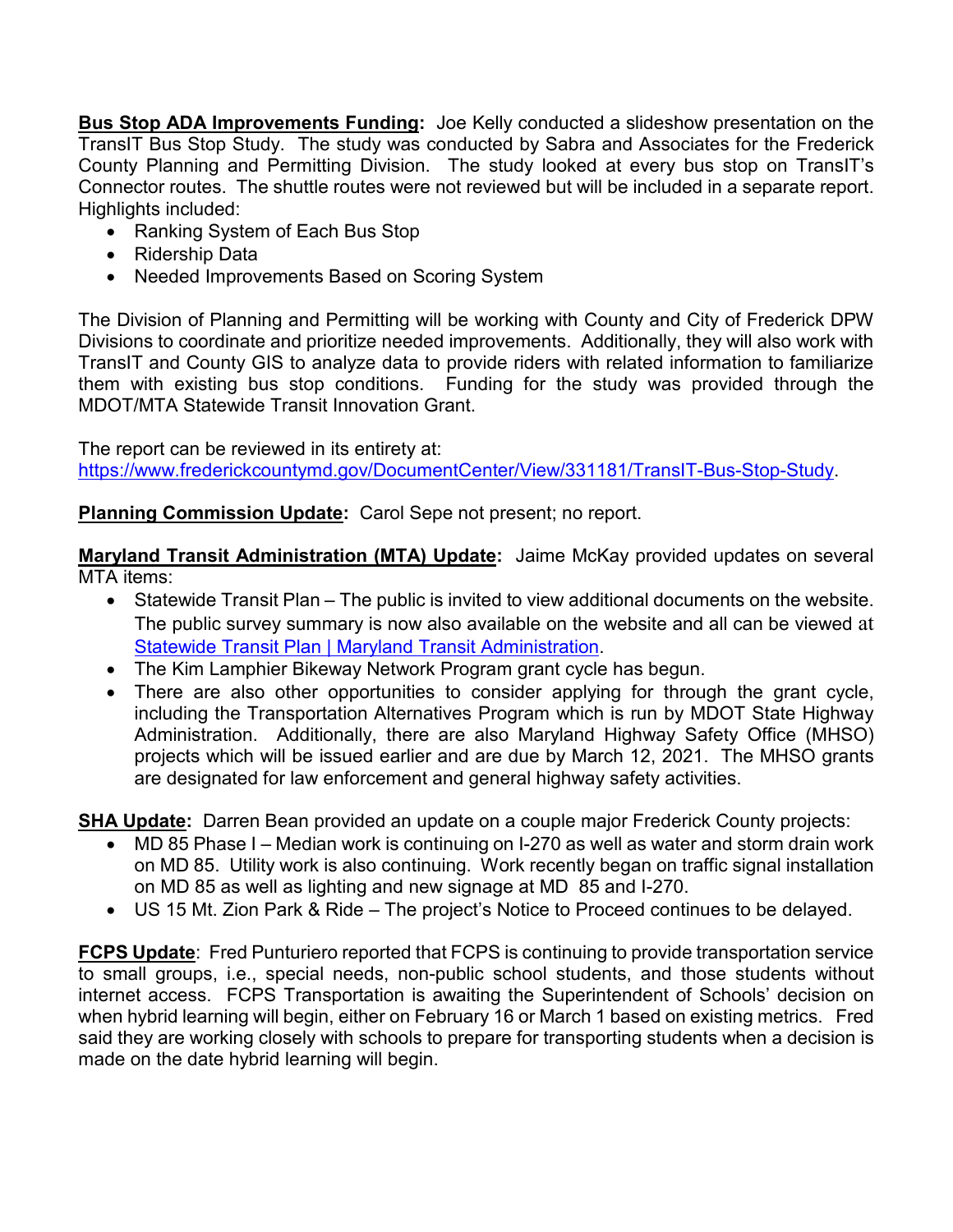Fred reported that FCPS' electric infrastructure work is half complete.

**Ft. Detrick Update:** Wilfred Plumley stated he had no new information to report. COVID-19 protocols are still in place with 75-80% of staff teleworking. Gates remain operating as they have been with manpower shortages:

- The Veterans' Gate on  $7<sup>th</sup>$  Street is now open from 6:00 am to 2:00 pm, Monday through Friday only.
- Old Farm Gate has adjusted hours and closes at 6:00 pm daily.
- Nallin Gate is open 24/7.

**MML Update:** Councilman Ripley had no report.

**TransIT Update:** Roman Steichen expressed thanks to Joel Eisenfeld and Joey Celtnieks for providing the update on the TDP. Roman said that both Joel and Joey will be invited to the next TSAC meeting to provide another update as work on the plan progresses.

Roman then reported:

- The TransIT facility renovation work is beginning. TransIT staff moved out of the main building yesterday and into temporary trailers on the bus parking lot.
- TransIT continues to operate with COVID-19 protocols in place, including zero fares.
- Hand sanitizers have been installed in every vehicle in the TransIT fleet.
- Fare collection to resume when driver barriers have been installed throughout the fleet. Concurrence requests have been submitted to MTA and we are awaiting their response. Barriers will be funded 100% by the CARES Act.
- TransIT employees have been designated in Group 1c to receive the COVID-19 vaccine. The Frederick County Health Department is working on its vaccination schedule and it appears that Group 1c will be scheduled in early March.
- Ridership is currently at 70% of pre-pandemic levels but is slowly rising. Roman stated TransIT is not sure when ridership will return to 100% but as vaccines begin to be administered, more people will begin moving about and ridership should increase.
- Roman reported that TSAC is experiencing a membership shortage and asked for ideas for recruiting more members. Kendall Tiffany reviewed past efforts and suggested reaching out to local agencies who may not be aware of all of the available transportation options, i.e., the Religious Coalition and the Rescue Mission, and who might be willing to become members. Kendall also suggested that when existing members resign before the end of their term that they attempt to recruit a replacement from their agency or approach someone they know who would be a suitable candidate to finish the remainder of their term. Jaime McKay suggested reaching out to The Freedom Center, School of the Deaf, and Hood or Frederick Community College for possible members. Joel Eisenfeld suggested contacting Nancy Huggins at MTA for a list of 5310 Fund recipients who may be interested in joining.
- TransIT Services is currently preparing its FY22 grant application to MTA. TransIT is only requesting operating funds as there are no capital requests this year. TransIT has learned that there will be a 20% reduction in the State's share of its operating budget and also no State match for its preventive maintenance grants. TransIT has enough of its local match portion and CARES funding to cover the State share shortage without cutting service. Part I of the grant is due in late January. Roman requested a letter of support from TSAC to be